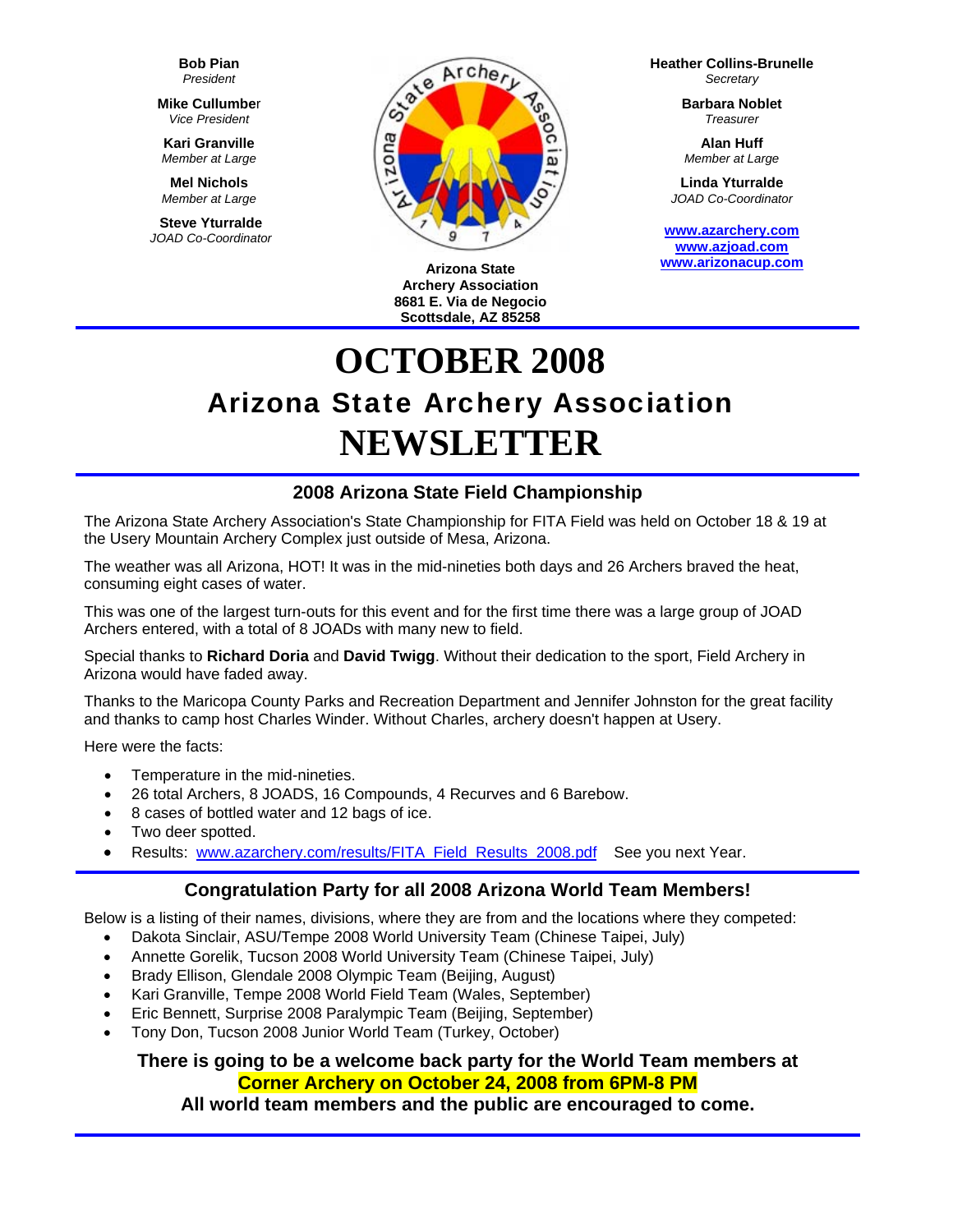## **2009-2010 ASAA Board of Directors Candidate Invitation**

**Four (4) ASAA Board member positions are up for election in early 2009.** 

Continuing board members until 2010 are: Barbara Noblet Heather Collins-Brunelle Mike Cullumber Linda and Steve Yturralde will be able to continue as Arizona JOAD Coordinators.

ASAA Board members meet yearly and set the schedules, manage income, determine funding for projects and encourage target archery program the Arizona.

ASAA Board encourages representation from north and south Arizona, collegiate, clubs.

Here are the ASAA Bylaws <http://www.azarchery.com/forms/2005bylaws.pdf>

## **2008 ASAA Triple Crown Award**

The ASAA instituted a Triple Crown Award sometime around 1995. The association wished to recognize the best all around male and female archer each year. It was decided to use the 3 state championships as the basis for this determination; those being the indoor, outdoor and the field tournaments. The divisions would be Olympic recurve, compound and barebow for a total of 6 categories.

To be eligible, the archer must shoot the adult senior distances and shoot in all three championships. At each tournament the archers were ranked according to their scores with the highest score being assigned a value of 1, next highest a value of 2, etc. Each archer then would have 3 values, one from each tournament which then were added to obtain the archers overall ranking. The best overall ranking score would be a 3 meaning the archer was #1 ranked in each tournament.

Link to 2008 Current Ranking. <http://www.azarchery.com/index.php?name=News&file=article&sid=311> List will be updated soon with the ASAA Field Championship results.

## **2008 ARIZONA Duel Team Members have been named:**

The 08 AZ Duel in the Desert Trials took place at Papago Park on October 11,12.

The Tourney was hosted by Sun Devil archers of ASU with support by the Papago FITA Archers.

Saturday morning the compound men and recurve women competed in strong winds. Saturday afternoon the recurve men and compound women competed in very stiff winds

Sunday the conditions were ideal with paralympian Eric Bennett scoring a record performance at 30 meters.

The AZ team will compete against California on November 1-2 at the Ben Avery Shooting facility. Duel in the Desert Rules: <http://www.azjoad.com/main/forms/DuelRules2005.pdf>

| <b>CM</b>                  | СF                    | RM                      | <b>RF</b>                  |
|----------------------------|-----------------------|-------------------------|----------------------------|
| <b>Eric Bennett</b>        | <b>Maggie Huff</b>    | Tony Don**              | <b>Nicole Rasor</b>        |
| <b>Matt McDonald</b>       | <b>Ashley Votruba</b> | <b>Foster Gorman</b>    | <b>Annette Gorelik</b>     |
| <b>Walt Smith</b>          | <b>Denise Lake</b>    | <b>Chris Webster</b>    | <b>Margrit Mcintosh</b>    |
| <b>Gary Rich</b>           | <b>Trina Musik</b>    | <b>Elbert Cly</b>       | <b>Kari Jill Granville</b> |
| Alt.: Kirk Toth            | Alt.: Lynn Van Patter | <b>David Aprea</b>      | Danielle Goldtooth*        |
| <b>Junior: Alex Wifler</b> | Junior: Jenna Nelson* | <b>Tyler Hoge</b>       | Almagralene Begay*         |
|                            |                       | Alt.: John Heffelfinger | <b>Junior: Pending</b>     |
|                            |                       | Junior: Kyle Pelton     |                            |

#### **2008 ARIZONA DUEL TEAM ROSTER**

\* by way of ASAA appointment, \*\* by way of USAA Youth World Championship performance

**Duel in the Desert Online Registration** – You can still shoot even if you are not a team member. <https://event-manager.compete-at.com/Manager/event/home.do?clubcntxt=sundevilarchery&eventcntxt=08Duel>